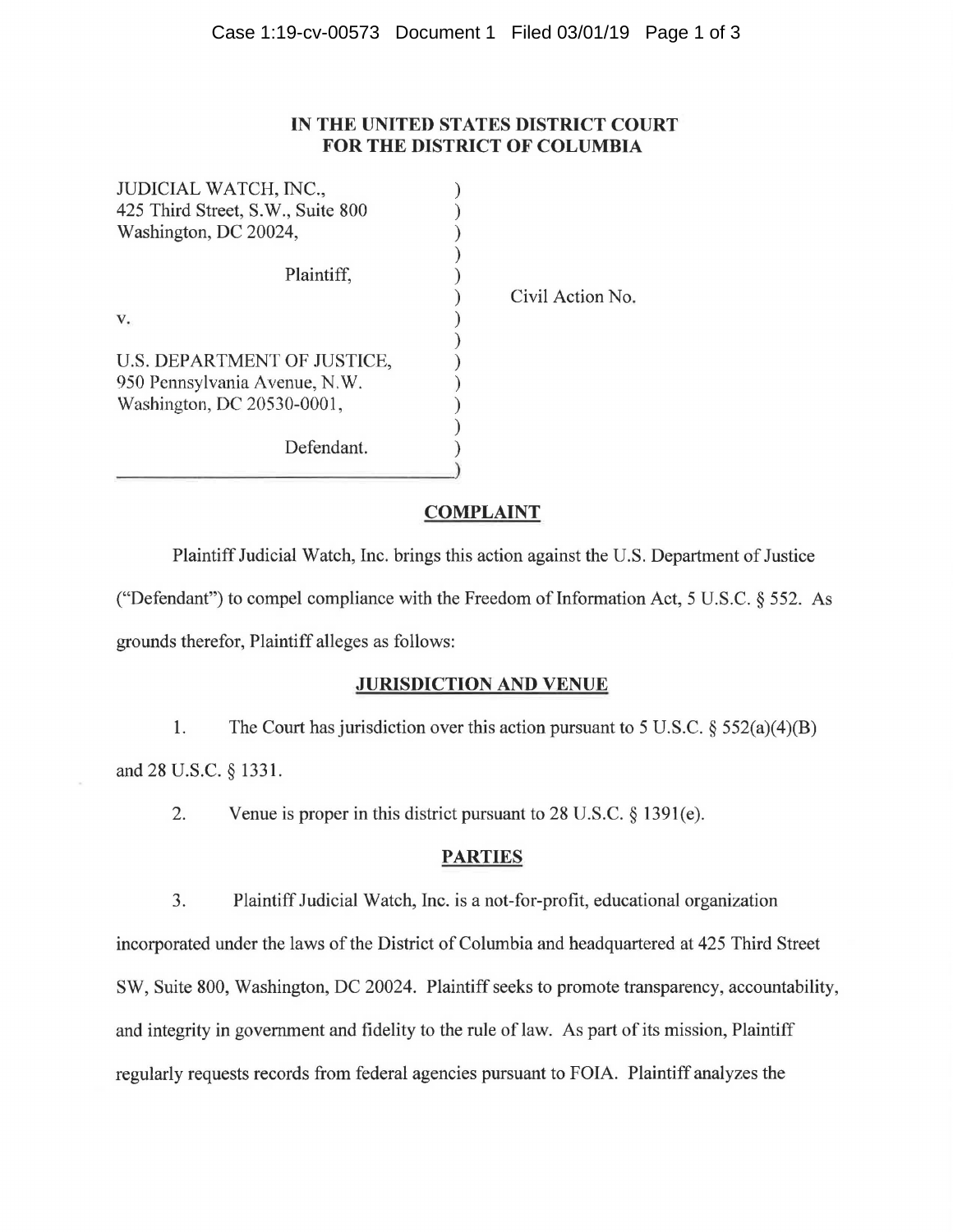responses and disseminates its findings and the requested records to the American public to inform them about "what their government is up to."

4. Defendant is an agency of the United States Government. Defendant has possession, custody, and control of records to which Plaintiff seeks access. Defendant is headquartered at 950 Pennsylvania Avenue, N.W., Washington, DC 20530-0001.

## **STATEMENT OF FACTS**

5. On October 5, 2018, Plaintiff submitted a FOIA request to the Federal Bureau of Investigation, a component of Defendant through its online system seeking access to:

- **1. Any and all records of communication between former FBI General Counsel James Baker and former Department of Justice attorney and current Perkins Coie Partner Michael Sussman.**
- **2. Any and all records created in preparation for, during, and/or pursuant to any meetings between Mr. Baker and Mr. Sussman.**
- **3. Any and all calendars, agendas, or similar records, either in paper or electronic format, documenting the schedule and activities of Mr. Baker.**

**The time frame for this request is January 1, 2016 to December 31, 2016.** 

6. By letter dated October 16, 2018, Defendant acknowledged receipt of Plaintiffs

request and assigned the request FOIAPA Request Number 1418827-000.

7. As of the date of this Complaint, Defendant has failed to: (i) produce the

requested records or demonstrate that the requested records are lawfully exempt from production; (ii) notify Plaintiff of the scope of any responsive records Defendant intends to produce or withhold and the reasons for any withholdings; or (iii) inform Plaintiff that it may appeal any adequately specific, adverse determination.

# **COUNTI**

# **(Violation of FOIA, 5 U.S.C.** § **552)**

8. Plaintiff realleges paragraphs 1 through 7 as if fully stated herein.